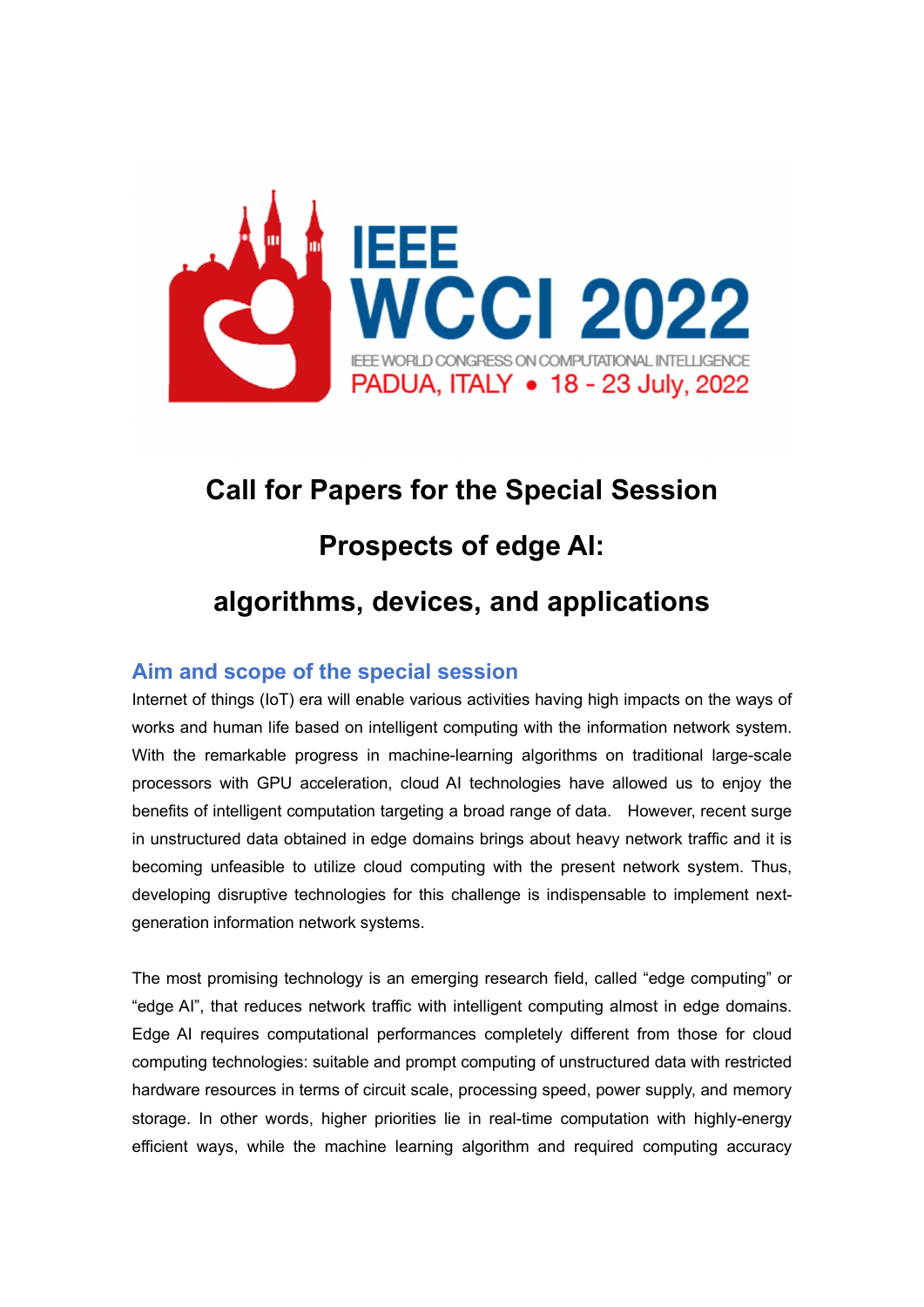change according to application.

The objective of this special session is to discuss challenges and future directions of AI systems, based on the novel computing paradigms specialized to edge AI. The special session covers various aspects: 1) novel machine learning models and algorithms, 2) novel AI hardware and neuromorphic devices, natural computing for hardware innovation, and 3) emerging AI applications in edge environments.

#### List of candidate topics

The topics of interest include (but not limited to).

- 1. Adaptation of existing cloud AI models and algorithms to edge environments:
- model compression, model pruning, lower precision numerical MAC operations
- new AI models algorithms specialized for edge environments
- 2. Novel AI/neuromorphic devices and natural computing for hardware innovation
- Digital and analog AI/neuromorphic devices
- Optical/Photonic Computing
- Physical reservoir computing (optics/photonics, materials, mechanics etc.)
- Probabilistic computing, Stochastic computing, Reversible computing
- Any other topics related to natural computing

3. Applications of edge AI utilizing the technologies specialized to edge environments

- Internet-of-Things, sensor data analytics
- Surveillance, anomaly detection
- Autonomous vehicles, robots and drones
- intelligent networking systems
- machine-to-machine(M2M) communications
- Any other topics related to edge AI

#### Special session organizers (\* primary contact)

\*Toshiyuki Yamane, IBM Research – Tokyo, tyamane@jp.ibm.com Ryosho Nakane, University of Tokyo, nakane@cryst.t.u-tokyo.ac.jp Nikola Kasabov, Auckland University of Technology, nkasabov@aut.ac.nz Akira Hirose, University of Tokyo, ahirose@ee.t.u-tokyo.ac.jp